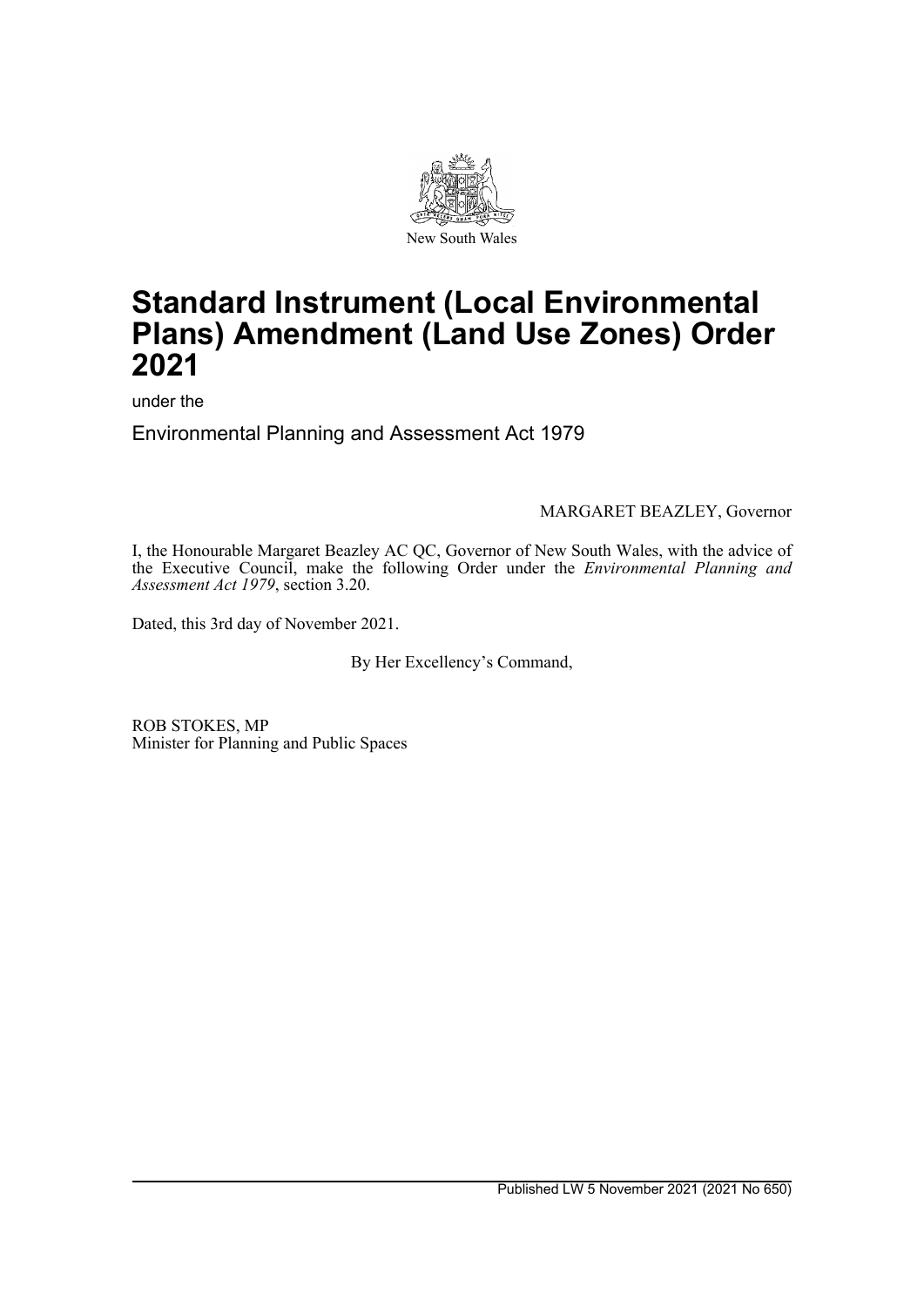## **Standard Instrument (Local Environmental Plans) Amendment (Land Use Zones) Order 2021**

under the

Environmental Planning and Assessment Act 1979

#### **1 Name of Order**

This Order is *Standard Instrument (Local Environmental Plans) Amendment (Land Use Zones) Order 2021*.

#### **2 Commencement**

- (1) This Order commences on 1 December 2021 and is required to be published on the NSW legislation website, except as provided by subclause (2).
- (2) Schedule 3 commences on 1 December 2022.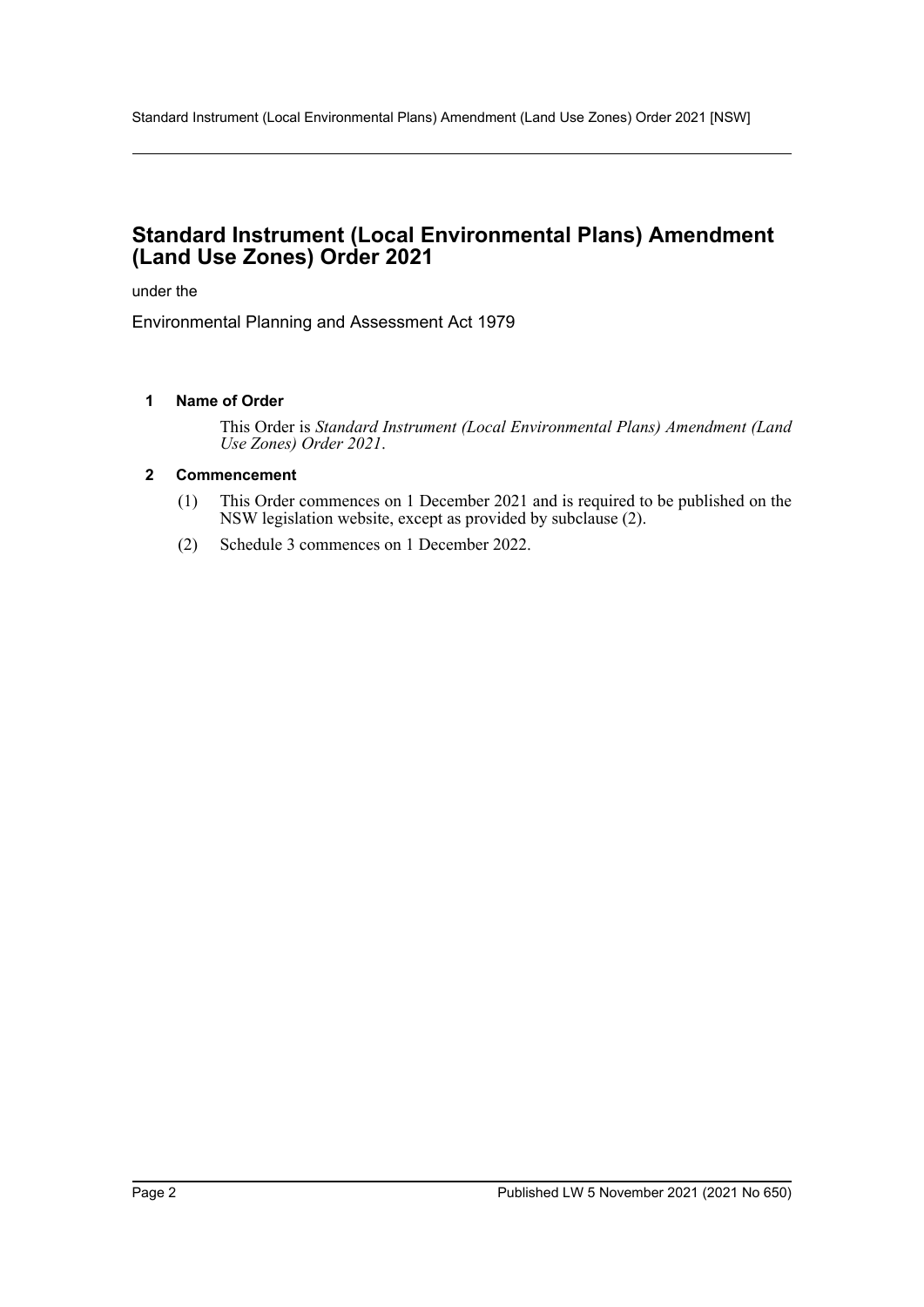## **Schedule 1 Amendment of Standard Instrument prescribed by Standard Instrument (Local Environmental Plans) Order 2006**

### **[1] Clause 2.1 Land use zones [compulsory]**

Insert after the matter relating to **Residential Zones**—

## **Employment Zones**

E1 Local Centre

E2 Commercial Centre

E3 Productivity Support

E4 General Industrial

## E5 Heavy Industrial

## **Mixed Use Zones**

MU1 Mixed Use

#### **[2] Clause 2.1**

Insert "SP4 Enterprise" after "SP3 Tourist".

### **[3] Clause 2.1**

Omit "**Environment Protection Zones**". Insert instead "**Conservation Zones**".

#### **[4] Clause 2.1**

Omit "E1", "E2", "E3" and "E4" from the matter relating to **Conservation Zones**, as amended by item [3].

Insert instead "C1", "C2", "C3" and "C4", respectively.

#### **[5] Clause 2.1**

Insert "W4 Working Waterfront" after "W3 Working Waterways".

#### **[6] Land Use Table**

Insert "Creative industries;" "Data centres;" and "Goods repair and reuse premises;" in alphabetical order in Direction 5.

#### **[7] Land Use Table, Direction 7**

Insert after Direction 6—

**Direction 7—** At least 1 type of commercial premises or health services facilities must be permitted wherever shop top housing is permitted in the Land Use Table.

#### **[8] Land Use Table, Zone RU5 Village, item 4**

Omit "Pond-based aquaculture".

#### **[9] Land Use Table, Zone RU6 Transition, item 4**

Omit "Pond-based aquaculture".

#### **[10] Land Use Table, Zone R3 Medium Density Residential, item 4**

Omit "Pond-based aquaculture".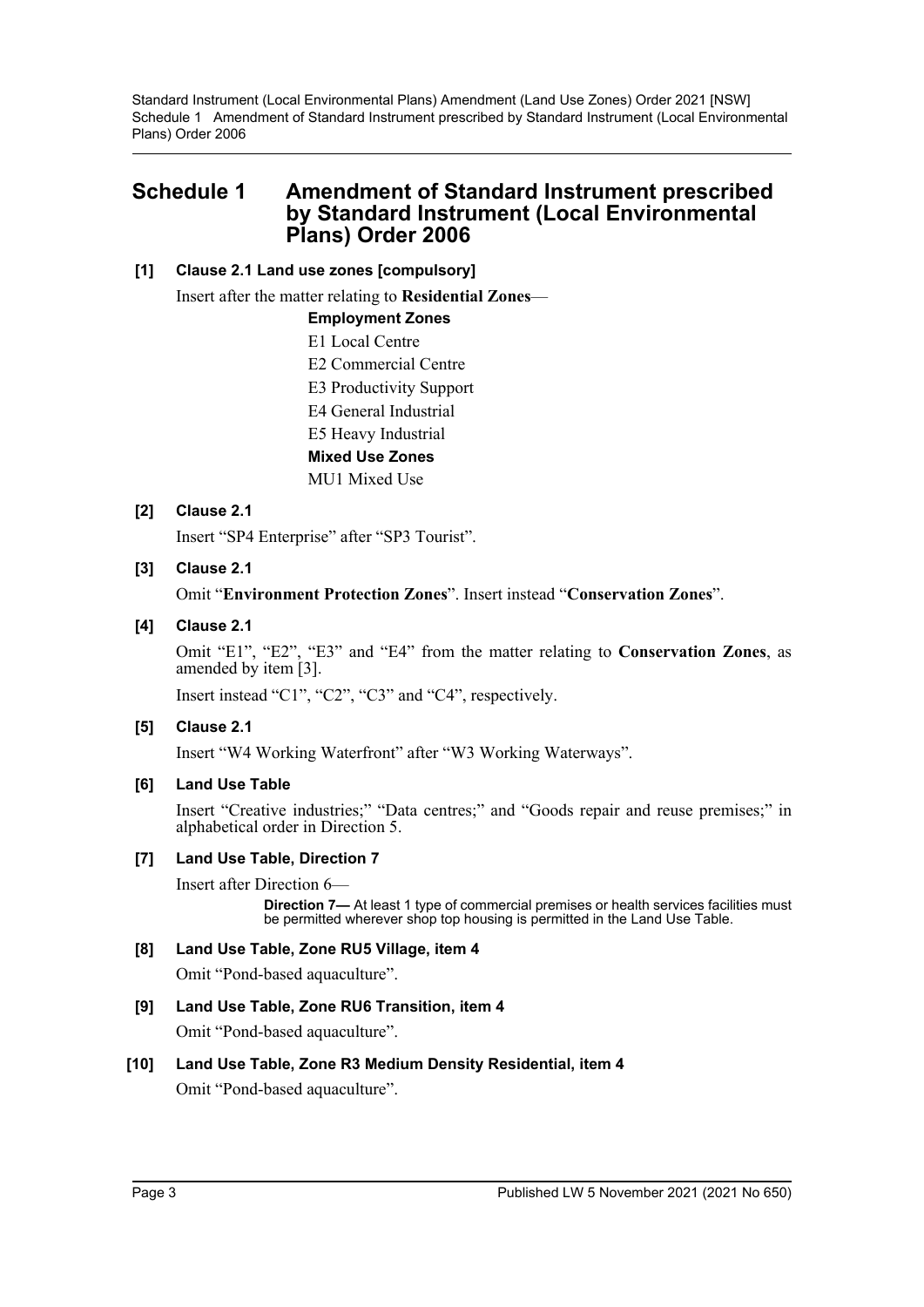#### **[11] Land Use Table, Zone R4 High Density Residential, item 4**

Omit "Pond-based aquaculture; Tank-based aquaculture".

#### **[12] Land Use Table**

Insert after the matter relating to **Zone R5 Large Lot Residential**—

#### **Zone E1 Local Centre**

**Direction—** The following must be included as either "Permitted without consent" or "Permitted with consent" for this zone—

Building identification signs

Business identification signs

Home businesses

Home industries

Home occupations

Recreation areas

Roads

#### **1 Objectives of zone**

- To provide a range of retail, business and community uses that serve the needs of people who live, work or visit the area.
- To encourage investment in local commercial development that generates employment opportunities and economic growth.
- To enable residential development that contributes to a vibrant and active local centre and is consistent with the Council's strategic planning for residential development in the area.
	- To encourage business, retail, community and other non-residential land uses on the ground floor of buildings.

#### **2 Permitted without consent**

#### **3 Permitted with consent**

Amusement centres; Boarding houses; Centre-based child care facilities; Commercial premises; Community facilities; Entertainment facilities; Function centres; Hotel or motel accommodation; Information and education facilities; Local distribution premises; Medical centres; Oyster aquaculture; Places of public worship; Public administration buildings; Recreation facilities (indoor); Respite day care centres; Service stations; Shop top housing; Tank-based aquaculture; Veterinary hospitals

#### **4 Prohibited**

#### **Zone E2 Commercial Centre**

**Direction—** The following must be included as either "Permitted without consent" or "Permitted with consent" for this zone—

Building identification signs Business identification signs Home businesses Home industries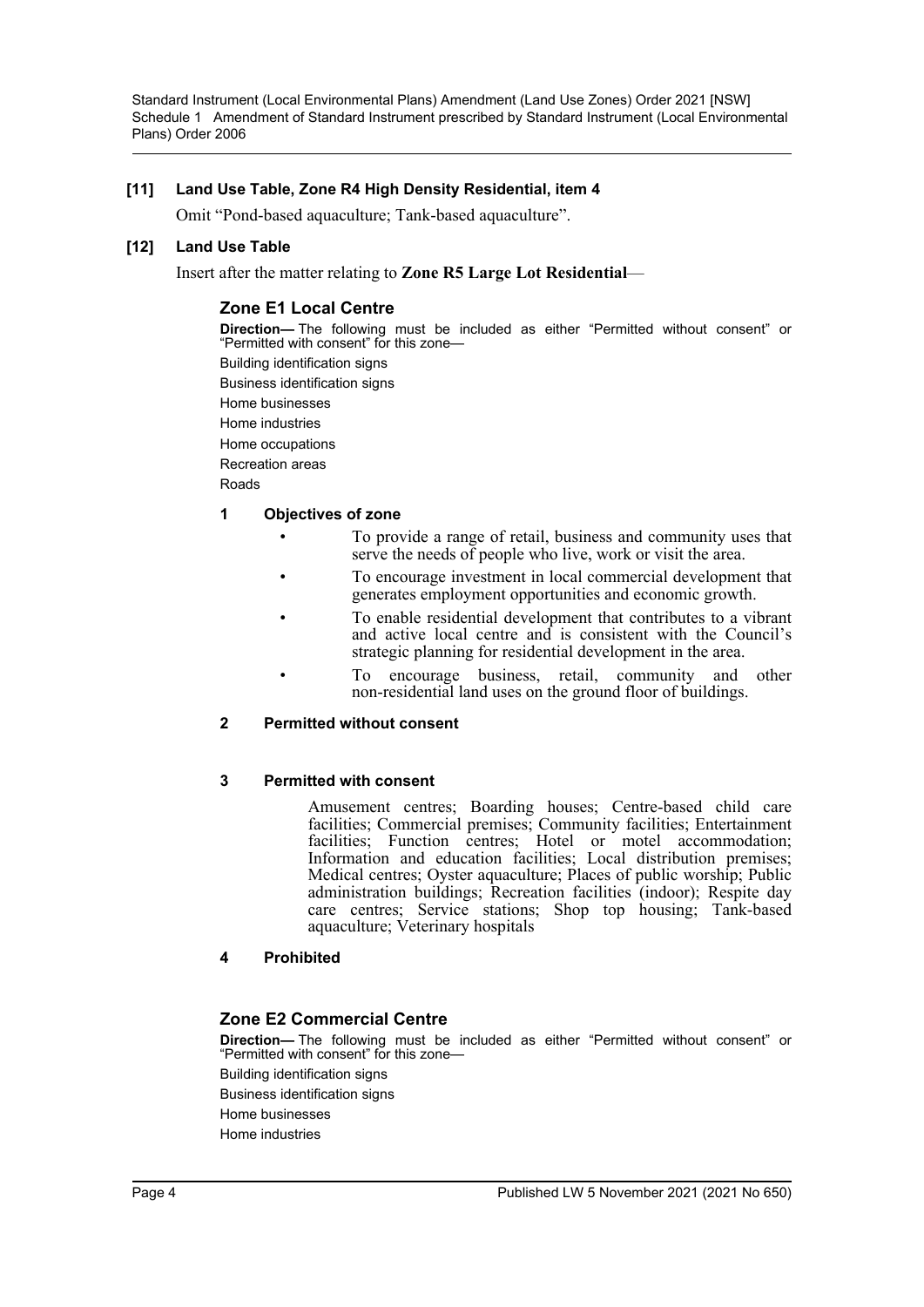Home occupations Roads

**1 Objectives of zone**

- To strengthen the role of the commercial centre as the centre of business, retail, community and cultural activity.
- To encourage investment in commercial development that generates employment opportunities and economic growth.
- To encourage development that has a high level of accessibility and amenity, particularly for pedestrians.
- To enable residential development that is consistent with the Council's strategic planning for residential development in the area.
- To ensure that new development provides diverse and active street frontages to attract pedestrian traffic and to contribute to vibrant, diverse and functional streets and public spaces.

## **2 Permitted without consent**

## **3 Permitted with consent**

Amusement centres; Artisan food and drink industries; Backpackers' accommodation; Centre-based child care facilities; Commercial premises; Community facilities; Educational establishments; Entertainment facilities; Function centres; Hotel or motel accommodation; Information and education facilities; Local distribution premises; Medical centres; Mortuaries; Oyster aquaculture; Passenger transport facilities; Places of public worship; Recreation areas; Recreation facilities (indoor); Recreation facilities (outdoor); Registered clubs; Respite day care centres; Restricted premises; Tank-based aquaculture; Vehicle repair stations; Veterinary hospitals

**4 Prohibited**

## **Zone E3 Productivity Support**

**Direction—** The following must be included as either "Permitted without consent" or "Permitted with consent" for this zone—

Building identification signs Business identification signs Home industries

Roads

## **1 Objectives of zone**

- To provide a range of facilities and services, light industries, warehouses and offices.
- To provide for land uses that are compatible with, but do not compete with, land uses in surrounding local and commercial centres.
- To maintain the economic viability of local and commercial centres by limiting certain retail and commercial activity.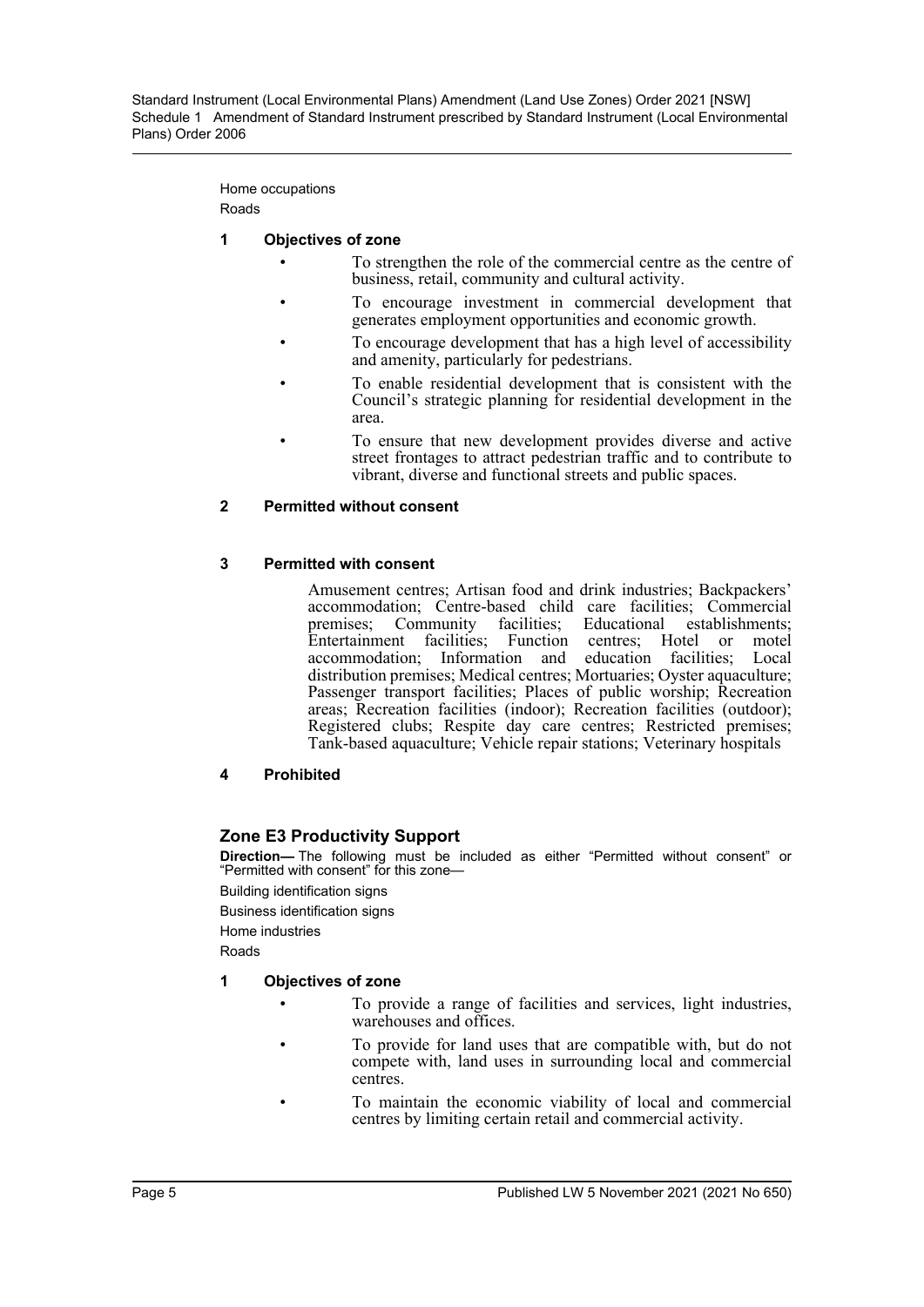- To provide for land uses that meet the needs of the community, businesses and industries but that are not suited to locations in other employment zones.
- To provide opportunities for new and emerging light industries.
- To enable other land uses that provide facilities and services to meet the day to day needs of workers, to sell goods of a large size, weight or quantity or to sell goods manufactured on-site.

## **2 Permitted without consent**

#### **3 Permitted with consent**

Animal boarding or training establishments; Boat building and repair facilities; Business premises; Centre-based child care facilities; Community facilities; Depots; Function centres; Garden centres; Hardware and building supplies; Hotel or motel accommodation; Industrial retail outlets; Industrial training facilities; Information and education facilities; Landscaping material supplies; Light industries; Local distribution premises; Markets; Mortuaries; Neighbourhood shops; Office premises; Oyster aquaculture; Passenger transport facilities; Places of public worship; Plant nurseries; Recreation areas; Recreation facilities (indoor); Recreation facilities (major); Recreation facilities (outdoor); Research stations; Respite day care centres; Rural supplies; Service stations; Specialised retail premises; Storage premises; Take away food and drink premises; Tank-based aquaculture; Timber yards; Vehicle body repair workshops; Vehicle repair stations; Vehicle sales or hire premises; Veterinary hospitals; Warehouse or distribution centres; Wholesale supplies

#### **4 Prohibited**

## **Zone E4 General Industrial**

**Direction—** The following must be included as either "Permitted without consent" or "Permitted with consent" for this zone-

Building identification signs

Business identification signs

Roads

#### **1 Objectives of zone**

- To provide a range of industrial, warehouse, logistics and related land uses.
- To ensure the efficient and viable use of land for industrial uses.
- To minimise any adverse effect of industry on other land uses.
- To encourage employment opportunities.
- To enable limited non-industrial land uses that provide facilities and services to meet the needs of businesses and workers.

#### **2 Permitted without consent**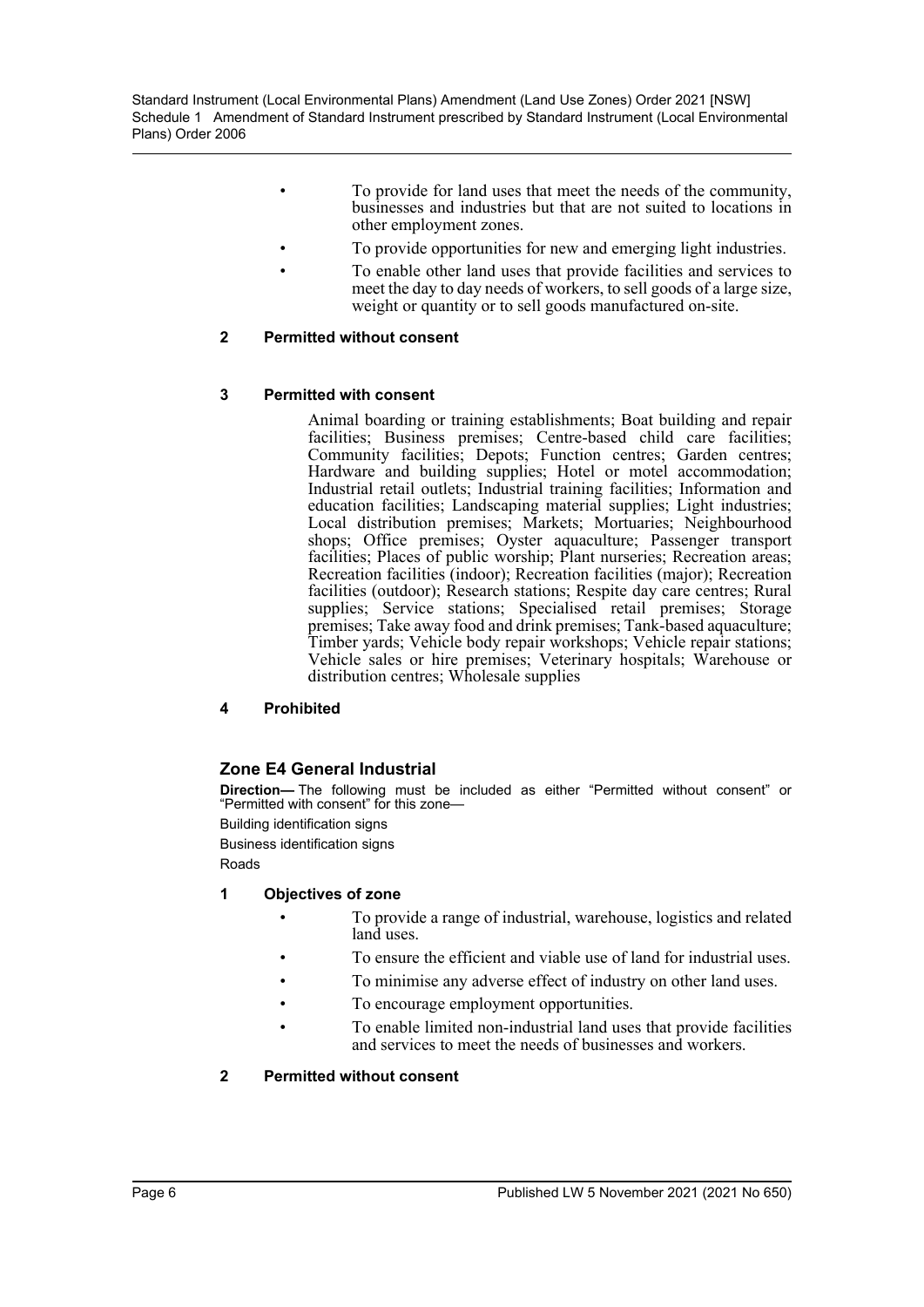#### **3 Permitted with consent**

Depots; Freight transport facilities; Garden centres; General industries; Goods repair and reuse premises; Hardware and building supplies; Industrial retail outlets; Industrial training facilities; Light industries; Local distribution premises; Neighbourhood shops; Oyster aquaculture; Take away food and drink premises; Tank-based aquaculture; Warehouse or distribution centres

#### **4 Prohibited**

## **Zone E5 Heavy Industrial**

**Direction—** The following must be included as either "Permitted without consent" or "Permitted with consent" for this zone—

Building identification signs Business identification signs Roads

## **1 Objectives of zone**

- To provide areas for industries that need to be separated from other land uses.
- To ensure the efficient and viable use of land for industrial uses.
- To minimise any adverse effect of industry on other land uses.
- To encourage employment opportunities.

#### **2 Permitted without consent**

#### **3 Permitted with consent**

Data centres; Depots; Freight transport facilities; General industries; Hazardous storage establishments; Heavy industries; Industrial training facilities; Offensive storage establishments; Oyster aquaculture; Tank-based aquaculture; Warehouse or distribution centres

#### **4 Prohibited**

#### **Zone MU1 Mixed Use**

**Direction—** The following must be included as either "Permitted without consent" or "Permitted with consent" for this zone—

Building identification signs

Business identification signs

Home industries

Roads

#### **1 Objectives of zone**

- To encourage a diversity of business, retail, office and light industrial land uses that generate employment opportunities.
- To ensure that new development provides diverse and active street frontages to attract pedestrian traffic and to contribute to vibrant, diverse and functional streets and public spaces.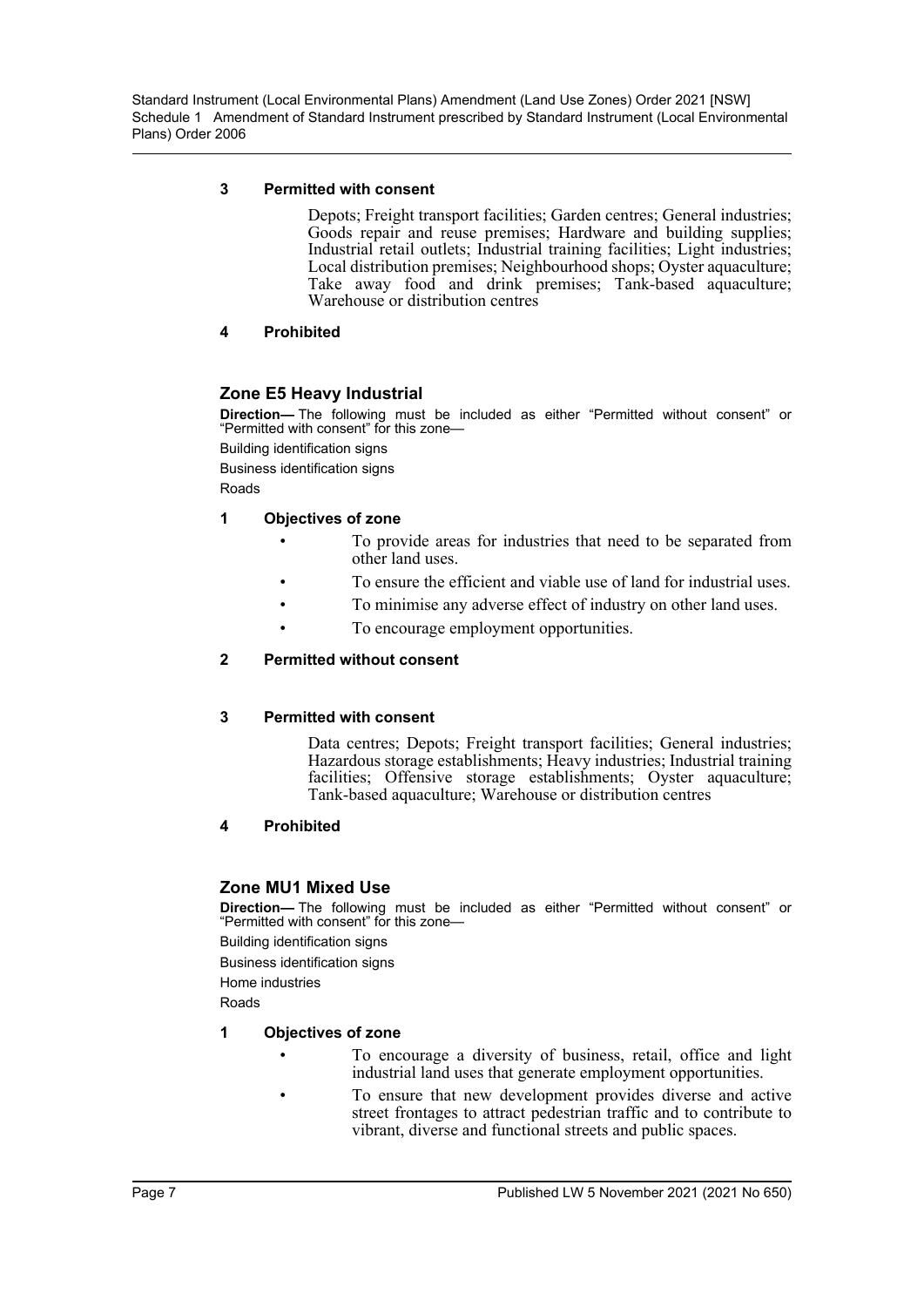- To minimise conflict between land uses within this zone and land uses within adjoining zones.
- To encourage business, retail, community and other non-residential land uses on the ground floor of buildings.

### **2 Permitted without consent**

#### **3 Permitted with consent**

Amusement centres; Boarding houses; Car parks; Centre-based child care facilities; Commercial premises; Community facilities; Educational establishments; Entertainment facilities; Function centres; Information and education facilities; Light industries; Local distribution premises; Medical centres; Oyster aquaculture; Passenger transport facilities; Places of public worship; Recreation areas; Recreation facilities (indoor); Registered clubs; Respite day care centres; Restricted premises; Seniors housing; Shop top housing; Tank-based aquaculture; Tourist and visitor accommodation; Vehicle repair stations

#### **4 Prohibited**

#### **[13] Land Use Table**

Insert in appropriate order—

#### **Zone SP4 Enterprise**

**Direction—** The following must be included as either "Permitted without consent" or "Permitted with consent" for this zone— Roads

**1 Objectives of zone**

• To provide for development and land uses that support enterprise and productivity.

**2 Permitted without consent**

#### **3 Permitted with consent**

Building identification signs; Business identification signs; Food and drink premises

#### **4 Prohibited**

#### **[14] Land Use Table**

Omit "**Zone E1 National Parks and Nature Reserves**". Insert instead "**Zone C1 National Parks and Nature Reserves**".

#### **[15] Land Use Table**

Omit "**Zone E2 Environmental Conservation**".

Insert instead "**Zone C2 Environmental Conservation**".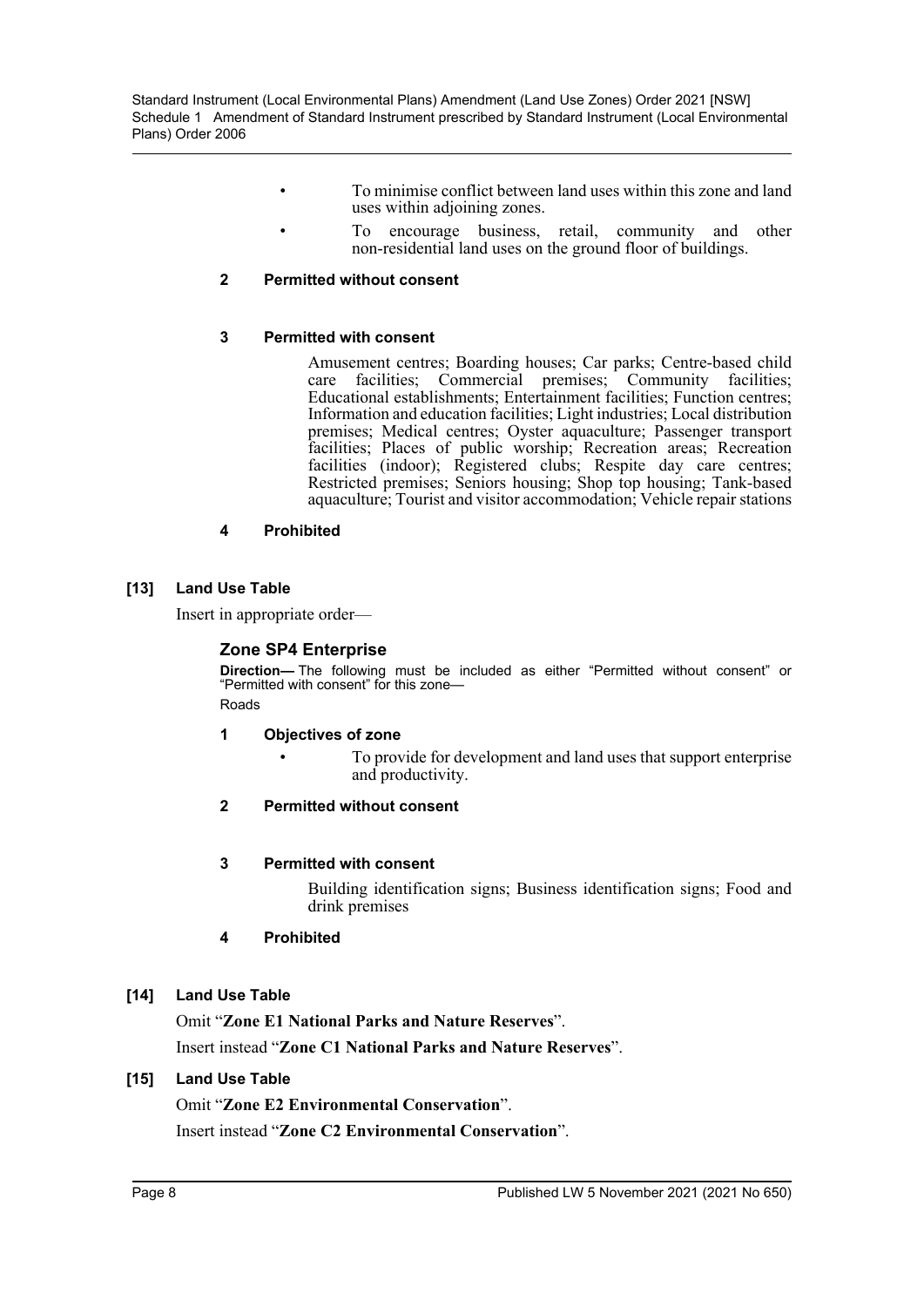#### **[16] Land Use Table**

Insert "Local distribution premises;" in alphabetical order in Zone C2 Environmental Conservation, item 4, as amended by item  $[15]$ .

#### **[17] Land Use Table**

Omit "**Zone E3 Environmental Management**".

Insert instead "**Zone C3 Environmental Management**".

#### **[18] Land Use Table**

Insert "Local distribution premises;" in alphabetical order in Zone C3 Environmental Management, item 4, as amended by item [17].

#### **[19] Land Use Table**

#### Omit "**Zone E4 Environmental Living**".

Insert instead "**Zone C4 Environmental Living**".

#### **[20] Land Use Table**

Insert "Local distribution premises;" in alphabetical order in Zone C4 Environmental Living, item 4, as amended by item [19].

#### **[21] Land Use Table, Zone W1 Natural Waterways, item 4**

Insert "Local distribution premises;" in alphabetical order.

#### **[22] Land Use Table, Zone W2 Recreational Waterways, item 4**

Insert "Local distribution premises;" in alphabetical order.

#### **[23] Land Use Table**

Insert in appropriate order—

#### **Zone W4 Working Waterfront**

**Direction—** The following must be included as either "Permitted without consent" or "Permitted with consent" for this zone—

Roads

#### **1 Objectives of zone**

- To retain and encourage industrial and maritime activities on foreshores.
- To identify sites for maritime purposes and for activities requiring direct foreshore access.
- To ensure that development does not have an adverse impact on the environment and visual qualities of the foreshore.
- To encourage employment opportunities.
- To minimise any adverse effect of development on land uses in other zones.

#### **2 Permitted without consent**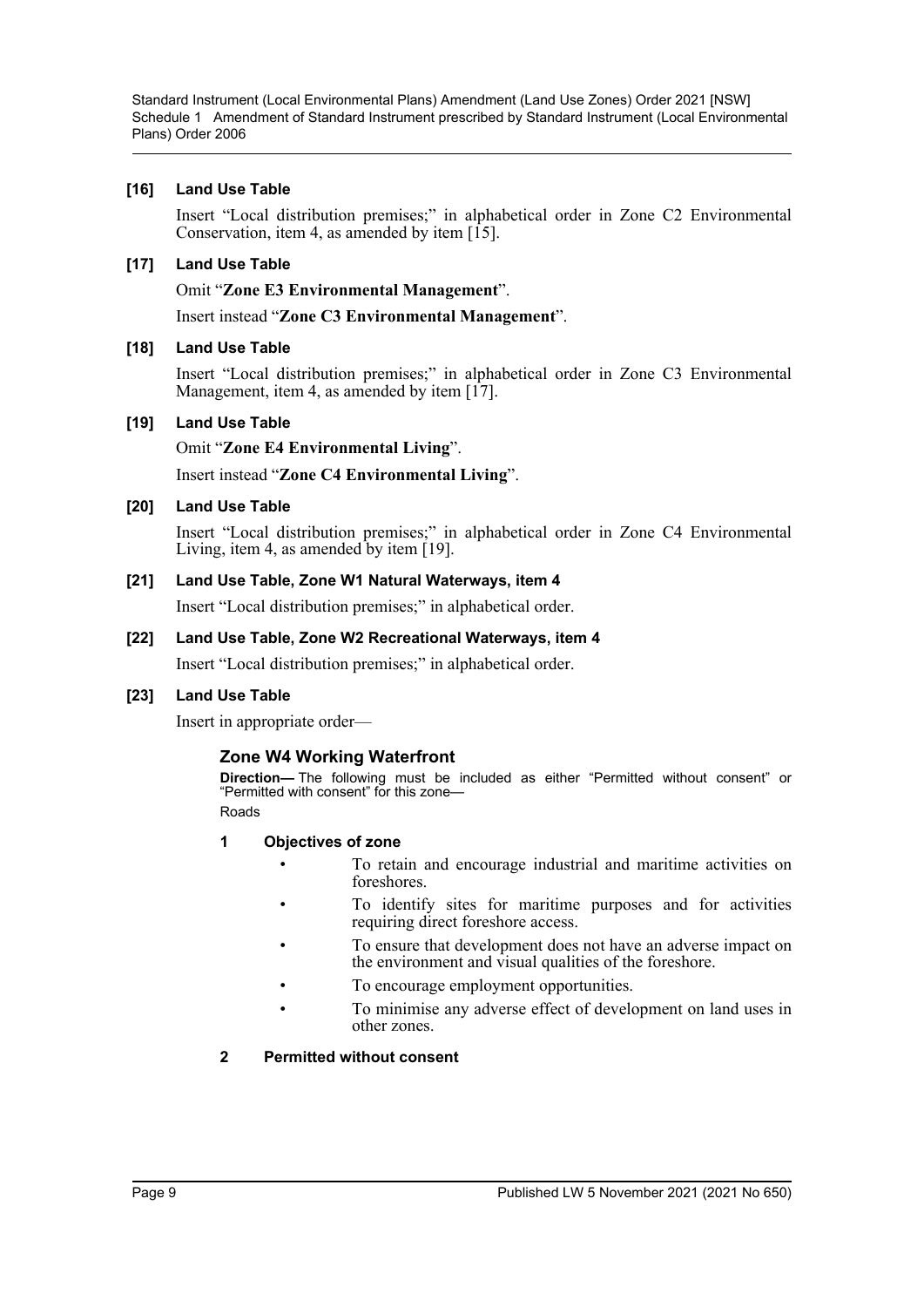#### **3 Permitted with consent**

Aquaculture; Boat building and repair facilities; Boat launching ramps; Jetties; Light industries

## **4 Prohibited**

## **[24] Clause 4.6 Exceptions to development standards [compulsory]**

Omit "Zone E2", "Zone E3" and "Zone E4" from clause 4.6(6).

Insert instead "Zone C2", "Zone C3" and "Zone C4", respectively.

**[25] Clause 5.1 Relevant acquisition authority [compulsory]** Omit "Zone E1" from clause 5.1(2), table. Insert instead "Zone C1".

#### **[26] Clause 5.3 Development near zone boundaries [optional]**

Omit "Zone E1", "Zone E2" and "Zone E3" from clause 5.3(3)(a). Insert instead "Zone C1", "Zone C2" and "Zone C3", respectively.

#### **[27] Clause 5.4 Controls relating to miscellaneous permissible uses [compulsory]**

Insert "Zone E3 Productivity Support, Zone E4 General Industrial, Zone E5 Heavy Industrial, Zone W4 Working Waterfront or" after "Plan in" in clause 5.4(10).

#### **[28] Clause 5.16, heading**

Omit "**environment protection**". Insert instead "**conservation**".

**[29] Clause 5.16(1)**

Omit "environment protection". Insert instead "conservation".

## **[30] Clause 5.16(2)(g)**

Omit "Zone E2". Insert instead "Zone C2".

## **[31] Clause 5.16(2)(h)**

Omit "Zone E3". Insert instead "Zone C3".

## **[32] Clause 5.16(2)(i)**

Omit "Zone E4". Insert instead "Zone C4".

## **[33] Clause 5.18 Intensive livestock agriculture [compulsory if intensive livestock agriculture permitted with consent]**

Omit "Zone E3" and "Zone E4" from clause 5.18(7), definition of *residential zone*. Insert instead "Zone C3" and "Zone C4", respectively.

## **[34] Clause 5.19 Pond-based, tank-based and oyster aquaculture [compulsory]**

Omit "or tank-based aquaculture" from clause 5.19(2)(b)(i).

#### **[35] Clause 5.19(2)(b)(i)**

Omit "Zone R1 General Residential, Zone R2 Low Density Residential or Zone R5 Large Lot Residential".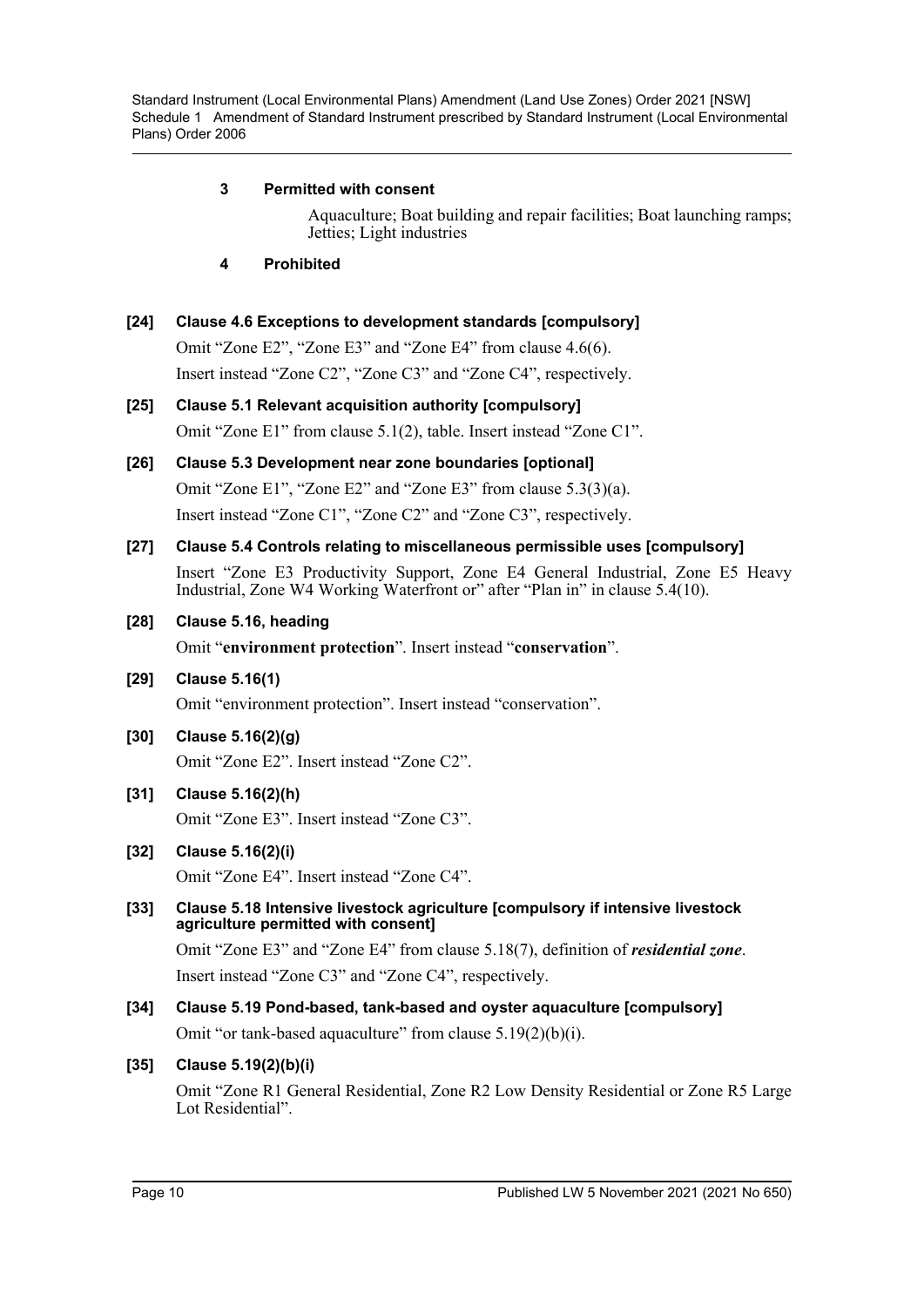Insert instead "Zone RU5 Village, Zone RU6 Transition, Zone R1 General Residential, Zone R2 Low Density Residential, Zone R3 Medium Density Residential, Zone R4 High Density Residential, Zone R5 Large Lot Residential, Zone E1 Local Centre, Zone E2 Commercial Centre, Zone E3 Productivity Support, Zone E4 General Industrial, Zone E5 Heavy Industrial or Zone MU1 Mixed Use".

#### **[36] Clause 5.19(2)(b)(ii) and (iii)**

Omit "Zone E3" and "Zone E4" wherever occurring.

Insert instead "Zone C3" and "Zone C4", respectively.

#### **[37] Clause 5.19(2)(b)(iii)**

Omit "Zone R3 Medium Density Residential,".

Insert instead "Zone R1 General Residential, Zone R2 Low Density Residential, Zone R3 Medium Density Residential, Zone R4 High Density Residential, Zone R5 Large Lot Residential,".

#### **[38] Dictionary**

Omit "industrial or rural" from the definition of *artisan food and drink industry*, note. Insert instead "certain".

## **[39] Dictionary, definition of "business premises"**

Omit "a funeral home". Insert instead "funeral homes, goods repair and reuse premises".

#### **[40] Dictionary, definition of "business premises"**

Omit "internet access facilities,".

#### **[41] Dictionary, definition of "centre-based child care facility"**

Insert at the end of the definition—

**Note—** Centre-based child care facilities are a type of *early education and care facility*—see the definition of that term in this Dictionary.

#### **[42] Dictionary**

Insert in alphabetical order—

*creative industry* means a building or place the principal purpose of which is to produce or demonstrate arts, crafts, design or other creative products, and includes artists' studios, recording studios, and set design and production facilities.

**Note—** Creative industries are a type of *light industry*—see the definition of that term in this Dictionary.

*data centre* means a building or place the principal purpose of which is to collect, distribute, process or store electronic data using information technology.

**Note—** Data centres are a type of *high technology industry*—see the definition of that term in this Dictionary.

*goods repair and reuse premises* means a building or place the principal purpose of which is to collect, repair or refurbish goods, including furniture and appliances, for the purposes of sale, hire or swap, and includes premises known as op shops.

**Note—** Goods repair and reuse premises are a type of *business premises*—see the definition of that term in this Dictionary.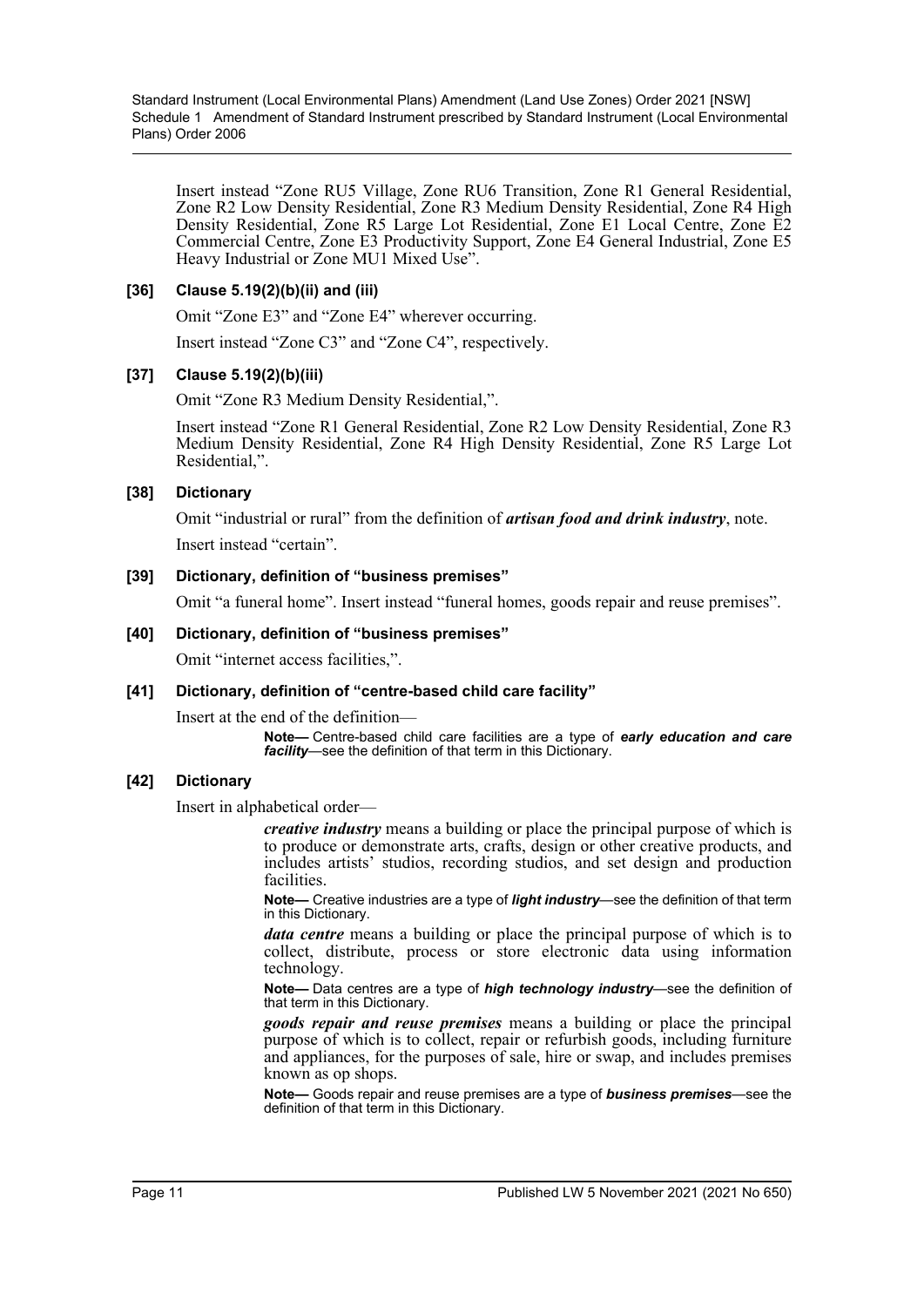#### **[43] Dictionary**

Omit the definition of *crematorium*. Insert instead—

*crematorium* means a building or place in which deceased persons or pets are cremated or processed by alkaline hydrolysis, whether or not the building or place contains an associated building for conducting memorial services.

#### **[44] Dictionary, definition of "high technology industry"**

Insert "and includes a data centre," before "but".

#### **[45] Dictionary, definition of "home-based child care", note**

Omit "**Note**". Insert instead "**Note 1**".

#### **[46] Dictionary, definition of "home-based child care", note 2**

Insert after note 1, as amended by item [45]—

**Note 2—** Home-based child care is a type of *early education and care facility*—see the definition of that term in this Dictionary.

#### **[47] Dictionary, definition of "kiosk"**

Omit "such as newspapers, films and the like".

## **[48] Dictionary, definition of "light industry"** Insert after paragraph (c)—

(d) creative industry.

## **[49] Dictionary, definition of "local distribution premises"** Omit the note.

**[50] Dictionary, definition of "neighbourhood shop"** Omit "and may include ancillary services such as a post office, bank or dry cleaning,".

#### **[51] Dictionary, definition of "school-based child care", note**

Omit "**Note**". Insert instead "**Note 1**".

#### **[52] Dictionary, definition of "school-based child care", note 2**

Insert after note 1, as amended by item [51]— **Note 2—** School-based child care is a type of *early education and care facility*—see the definition of that term in this Dictionary.

#### **[53] Dictionary, definition of "shop top housing"**

Omit "ground floor retail premises or business premises".

Insert instead "the ground floor of a building, where at least the ground floor is used for commercial premises or health services facilities".

#### **[54] Dictionary, definition of "storage premises"**

Insert ", local distribution premises" after "establishment".

#### **[55] Dictionary, definition of "warehouse or distribution centre"**

Omit ", and includes local distribution premises".

Insert instead ", but does not include local distribution premises".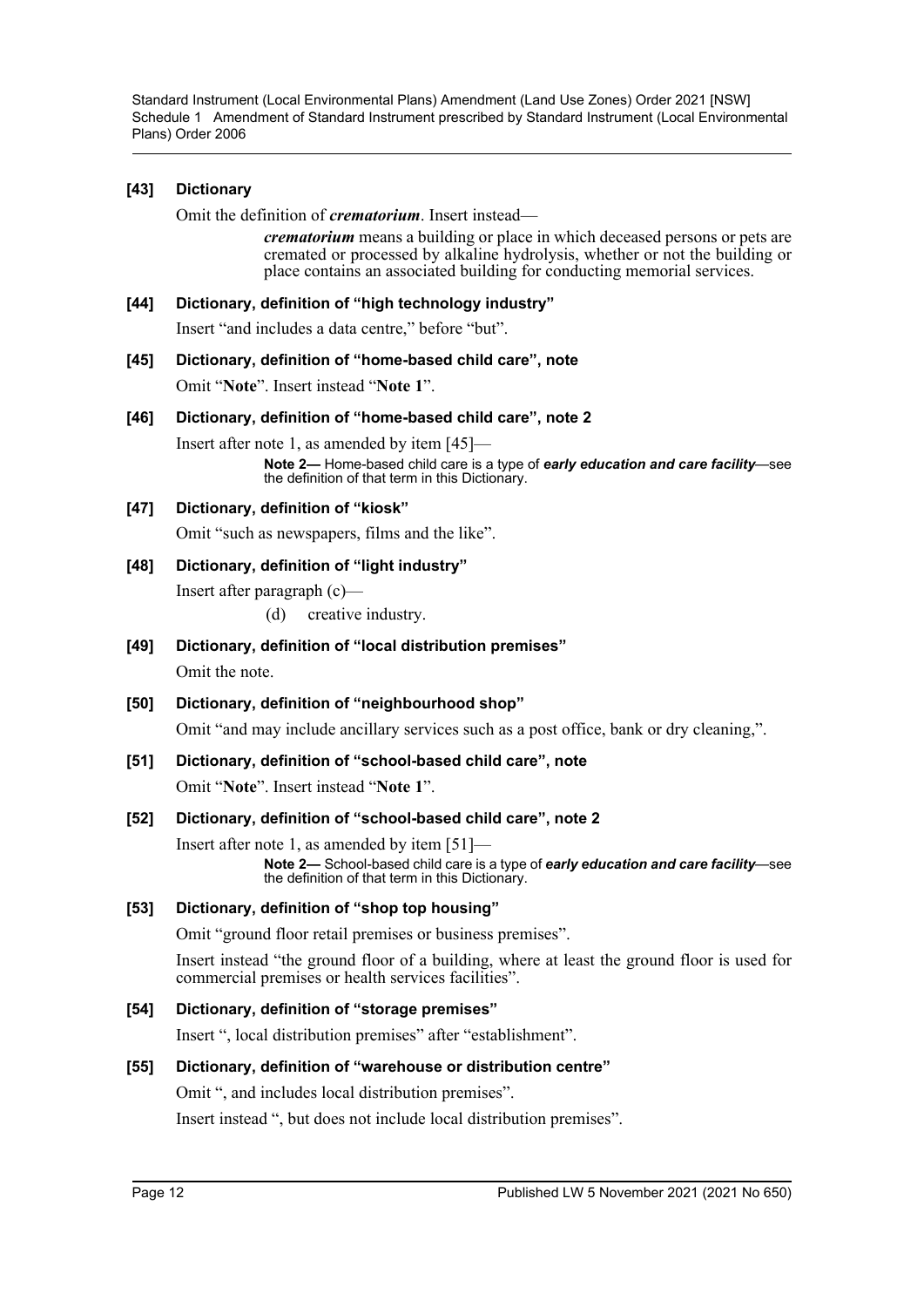## **Schedule 2 Amendment of Standard Instrument (Local Environmental Plans) Order 2006**

#### **Clause 10**

Insert after clause 9—

- **10 Transitional provisions consequent on making of Standard Instrument (Local Environmental Plans) Amendment (Land Use Zones) Order 2021**
	- (1) In a document, a reference to a land use zone specified in Column 1 is taken to include a reference to a land use zone specified in Column 2—

| Column 1                                      | Column 2                                         |
|-----------------------------------------------|--------------------------------------------------|
| Zone E1 National Parks and Nature<br>Reserves | Zone C1 National Parks and Nature<br>Reserves    |
| Zone E2 Environmental Conservation            | Zone C <sub>2</sub> . Environmental Conservation |
| Zone E3 Environmental Management              | Zone C3 Environmental Management                 |
| Zone E4 Environmental Living                  | Zone C4 Environmental Living                     |

- (2) This clause does not limit the operation of clause 8.
- (3) In this clause—

*document* means an Act, statutory or other instrument, contract or agreement, and includes a document issued or made under or for the purposes of an Act or statutory or other instrument.